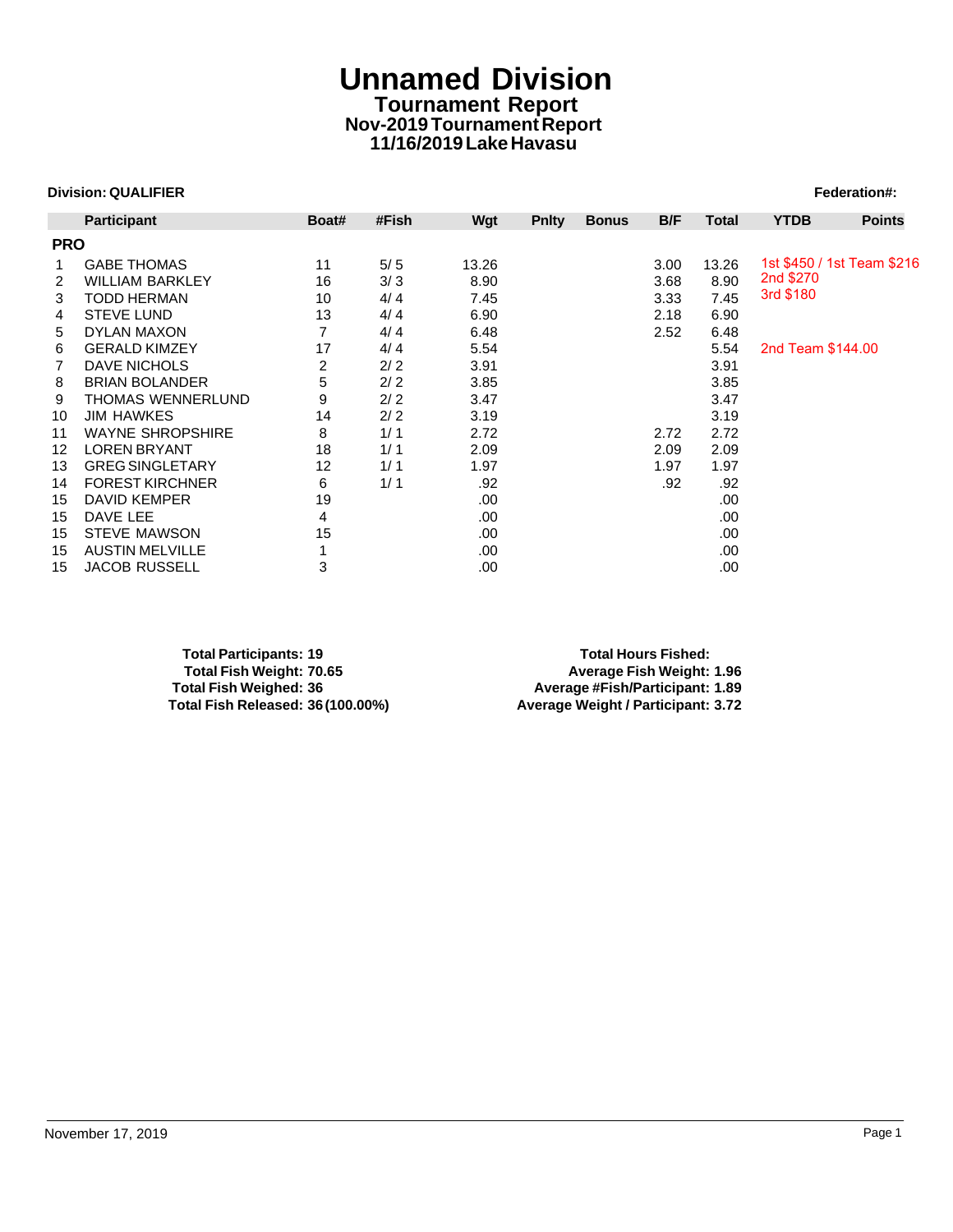# **Unnamed Division Tournament Report Nov-2019 Tournament Report 11/16/2019 Lake Havasu**

## **Division: QUALIFIER Federation#:**  $\blacksquare$

|    | <b>Participant</b>         | Boat# | #Fish | Wgt  | <b>Pnlty</b> | <b>Bonus</b> | B/F  | Total | <b>YTDB</b>  | <b>Points</b>              |
|----|----------------------------|-------|-------|------|--------------|--------------|------|-------|--------------|----------------------------|
|    |                            |       |       |      |              |              |      |       |              |                            |
| ΑM |                            |       |       |      |              |              |      |       |              |                            |
| 1  | <b>JASON LEE</b>           | 17    | 4/4   | 9.00 |              |              | 2.57 | 9.00  |              | 1st \$400 / 1st Team \$168 |
| 2  | <b>CLINT EVERETT</b>       | 11    | 4/4   | 8.24 |              |              | 2.84 | 8.24  |              |                            |
| 3  | <b>JAKE AUBREY</b>         | 2     | 1/1   | 4.38 |              |              | 4.38 | 4.38  | 2nd \$240.00 |                            |
| 4  | <b>HAYDEN SPRADLING</b>    | 8     | 2/2   | 3.81 |              |              | 2.55 | 3.81  | 3rd \$160.00 |                            |
| 5  | <b>BRIAN SENTER</b>        | 12    | 2/2   | 3.76 |              |              |      | 3.76  |              |                            |
| 6  | <b>RON CHAMBERS</b>        | 5     | 2/2   | 3.02 |              |              |      | 3.02  |              |                            |
| 7  | <b>SHAWN COOKE</b>         | 4     | 1/1   | 2.40 |              |              | 2.40 | 2.40  |              |                            |
| 8  | <b>CAMERON MILLHOLEN</b>   | 19    | 1/1   | 2.08 |              |              | 2.08 | 2.08  |              |                            |
| 9  | <b>JAKE KRAUSE</b>         | 6     | 1/1   | 1.39 |              |              | 1.39 | 1.39  |              |                            |
| 10 | THOMAS EDWARDS             | 15    | 1/1   | 1.07 |              |              | 1.07 | 1.07  |              |                            |
| 11 | <b>JAMES DAUGHERTY</b>     | 16    |       | .00  |              |              |      | .00   |              | 2nd Place Team \$112.00    |
| 11 | <b>SAM COLLINS</b>         |       |       | .00  |              |              |      | .00   |              |                            |
| 11 | <b>JAKE MORRISON</b>       | 18    |       | .00  |              |              |      | .00   |              |                            |
| 11 | <b>CODY NUGENT</b>         |       |       | .00  |              |              |      | .00   |              |                            |
| 11 | <b>JORDAN SCHWARTZKOPF</b> | 9     |       | .00  |              |              |      | .00   |              |                            |
| 11 | <b>KEN HROMADA</b>         | 14    |       | .00  |              |              |      | .00   |              |                            |
| 11 | <b>DWAYNE GREGORY</b>      | 13    |       | .00  |              |              |      | .00   |              |                            |
| 11 | <b>KYLE HARRIS</b>         | 10    |       | .00  |              |              |      | .00   |              |                            |
| 11 | <b>JOEL SKINNER</b>        | 3     |       | .00  |              |              |      | .00   |              |                            |

**Total Participants: 19 Total Hours Fished: Total Fish Weight: 39.15 Average Fish Weight: 2.06**

**Total Fish Weighed: 19 Average #Fish/Participant: 1.00 Total Fish Released: 19 (100.00%) Average Weight / Participant: 2.06**

**Total Participants: 38 Total Hours Fished:** 

**Total Fish Weight: 109.80 Average Fish Weight: 2.00 Total Fish Weighed: 55 Average #Fish/Participant: 1 Total Fish Released: 55 (100.00%) Average Weight / Participant: 2.89**